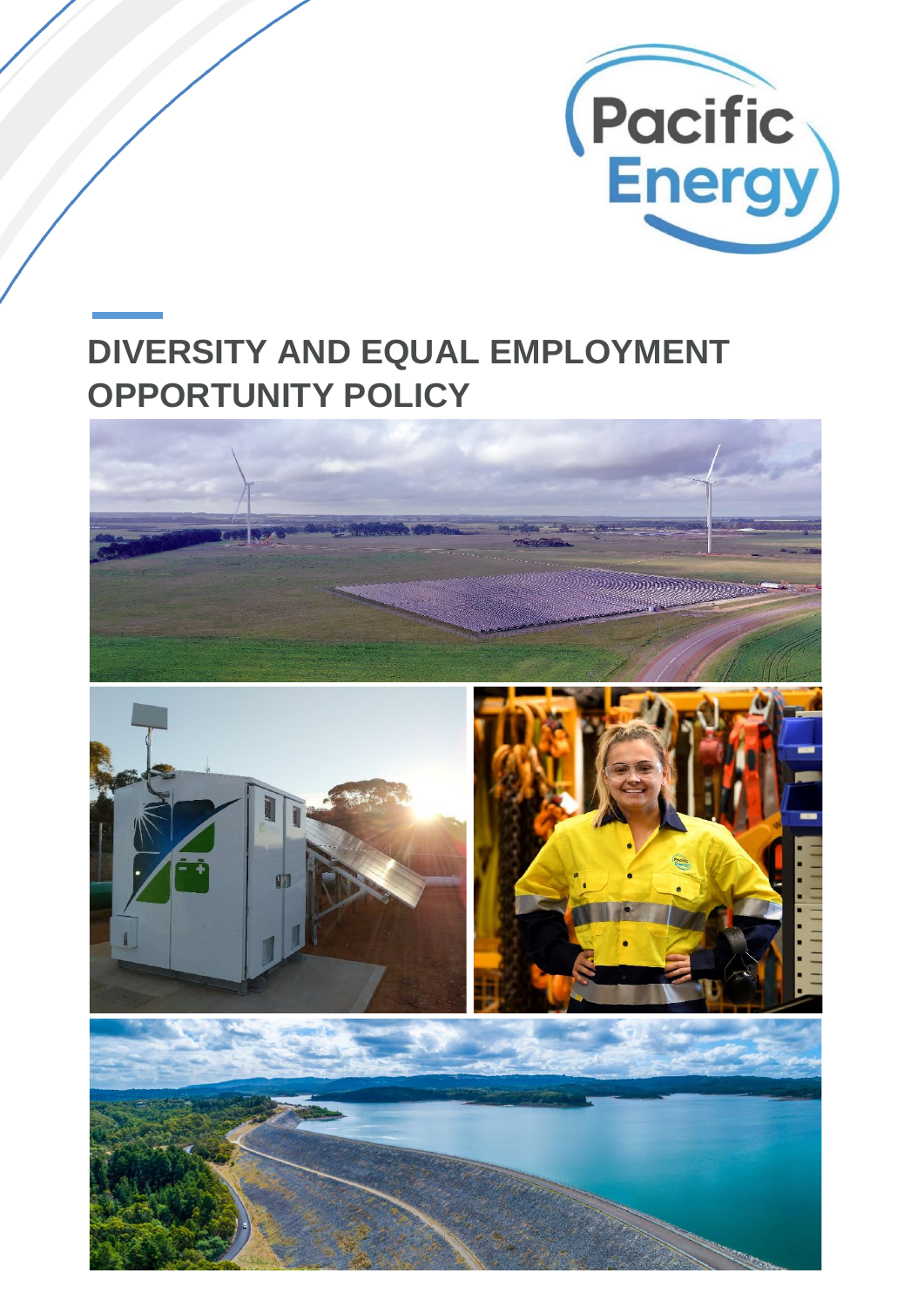# **TABLE OF CONTENTS**

|    | 1.1   |  |  |  |  |  |  |
|----|-------|--|--|--|--|--|--|
|    | 1.2   |  |  |  |  |  |  |
|    | 1.3   |  |  |  |  |  |  |
|    | 1.4   |  |  |  |  |  |  |
| 2. |       |  |  |  |  |  |  |
| 3. |       |  |  |  |  |  |  |
| 4. |       |  |  |  |  |  |  |
| 5. |       |  |  |  |  |  |  |
|    | 5.1   |  |  |  |  |  |  |
|    | 5.2   |  |  |  |  |  |  |
|    | 5.3   |  |  |  |  |  |  |
|    | 5.4   |  |  |  |  |  |  |
|    | 5.4.1 |  |  |  |  |  |  |
|    | 5.4.2 |  |  |  |  |  |  |
| 6. |       |  |  |  |  |  |  |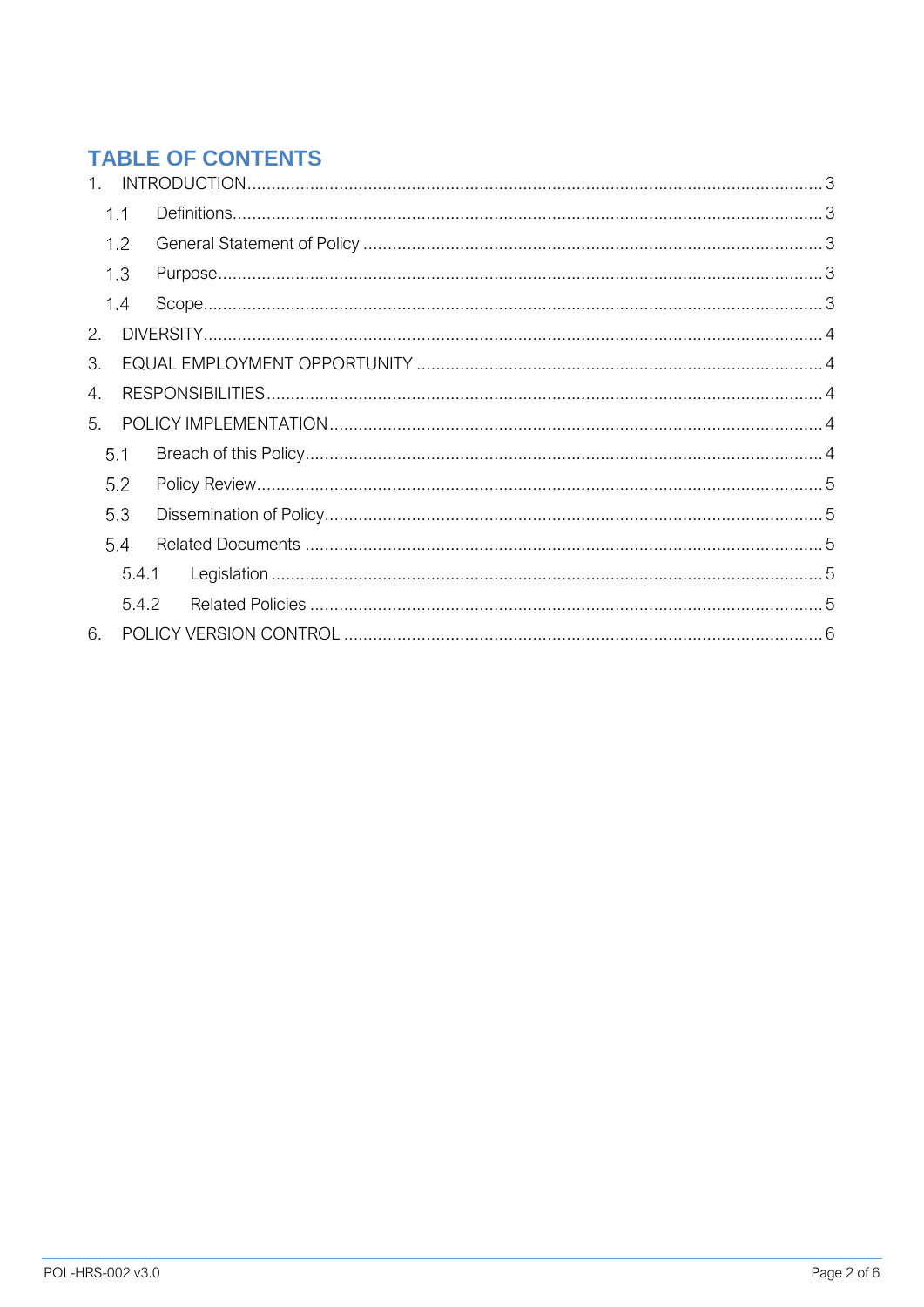### <span id="page-2-0"></span>**1. INTRODUCTION**

<span id="page-2-1"></span>

| <b>1.1 Definitions</b> |                                                                                                                                    |  |  |
|------------------------|------------------------------------------------------------------------------------------------------------------------------------|--|--|
| Personnel              | All employees, contractors, consultants, and visitors of the Pacific<br>Energy group of companies (Group).                         |  |  |
| <b>Employees</b>       | Any person with a direct employment relationship with the Group and<br>therefore paid by the Group either through wages or salary. |  |  |
| Manager                | An individual employee's direct supervisor/manager                                                                                 |  |  |
| <b>CEO</b>             | <b>Chief Executive Officer</b>                                                                                                     |  |  |

### <span id="page-2-2"></span>**1.2 General Statement of Policy**

The Group is committed to fostering a corporate culture that is fair and inclusive, and embraces and promotes diversity among its employees, consultants, senior management, and Board. The company is committed to providing a work environment where differences are respected, and all employees are treated with dignity, courtesy and respect.

The Group specifically prohibits discrimination on the basis of age, race, disability, ethnicity, marital or family status, nationality, religion, sex, sexual orientation or any other characteristic protected by law.

All employment decisions are based on the individual applicant or employee's qualifications, experience, knowledge and skills as they relate to the particular job specification.

This commitment applies to all areas of our employment practices including recruitment, selection, promotion, remuneration, and development of employees. The Group seeks to have the best person in each job by matching our people's skills and motivations with clear, predefined, job-related criteria.

### <span id="page-2-3"></span>1.3 **Purpose**

The Group's policy serves as a guide to what is considered to be appropriate and responsible behaviour whether at the workplace or when representing the Group at any time or location.

This policy applies to our recruitment and employment practices, including talent and performance management processes, development opportunities, and our remuneration structure.

All employees have an obligation to support and respect equity, workplace diversity, ethical practices, workplace safety and help to prevent unlawful discrimination and harassment in their workplaces.

The Group will strive to identify and eliminate any discriminatory practices both direct and indirect within the workplace including Board appointments and representations, and will take action against inappropriate workplace behaviours.

### <span id="page-2-4"></span>1.4 Scope

It is the responsibility of the Group employees to comply with this policy. This policy relates to the treatment of all Group personnel.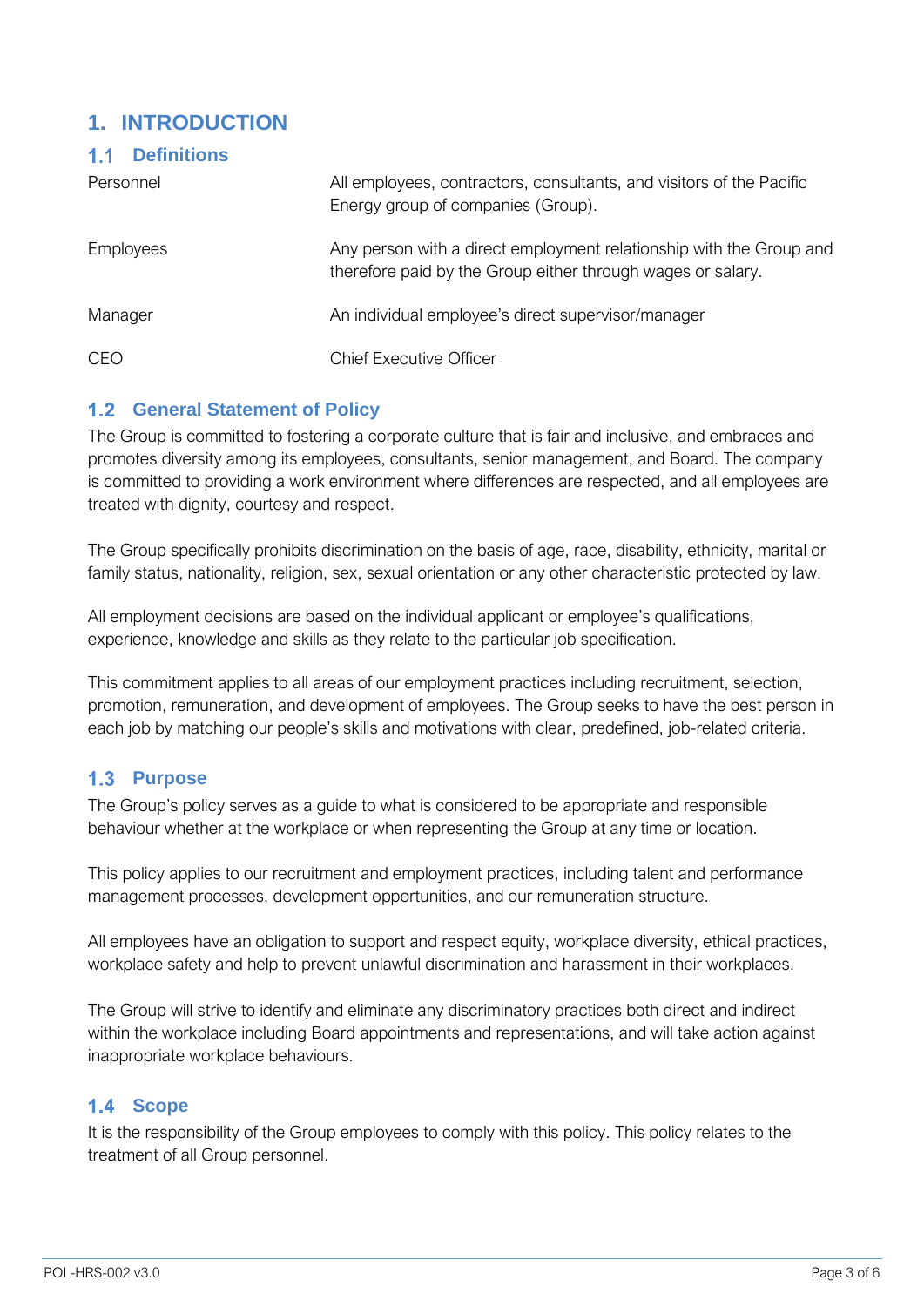This policy also applies to all communication tools related or associated to an individual's relationship with the Group, such as but not limited to use of email, online collaboration tools, mobile phones, an/or social media.

### <span id="page-3-0"></span>**2. DIVERSITY**

Diversity recognises, respects and values differences based on gender, ethnicity, colour, age, race, religion, disability, national origin and sexual orientation. It includes a range of individual characteristics and experiences, such as leadership and communications style, career path, life experience, educational background, marital status, parental status and other variables that influence personal perspectives.

These personal perspectives result in different approaches being taken on various issues which arise, and diversity is therefore also about diversity of thought.

The Group employs people on the basis that the person to fill a position is the best person to perform the duties for that position. Where applicants for a position are of equal standing, the Group will consider diversity in determining which applicant to appoint to the position.

## <span id="page-3-1"></span>**3. EQUAL EMPLOYMENT OPPORTUNITY**

Equal Employment Opportunity (EEO) requires all individuals to be treated fairly and similarly without prejudice or unfair preference being given to a person or group, and embraces the relevant provisions of the various Australian Federal and State Equal Opportunity and Anti-Discrimination Acts.

The Group promotes acceptance and recognises the equality of all people by ensuring that all employees receive fair and equal consideration. The Group is committed to ensuring that its recruitment, promotion and other employment practices are based on merit and result in the appointment, and promotion, of the best person for the job in every case.

### <span id="page-3-2"></span>**4. RESPONSIBILITIES**

Employees at all levels are required to maintain compliance with this policy as well as any associated policies, procedures and processes.

All supervisors and managers are expected to embrace and build diversity into their teams, and to demonstrate commitment to fostering a work environment where people feel valued, included, and able to reach their potential.

# <span id="page-3-3"></span>**5. POLICY IMPLEMENTATION**

### <span id="page-3-4"></span>**Breach of this Policy**

Failure to comply with the principles of this policy could result in appropriate disciplinary actions, including termination. Additionally, individuals may be subject to loss of Group access and privileges.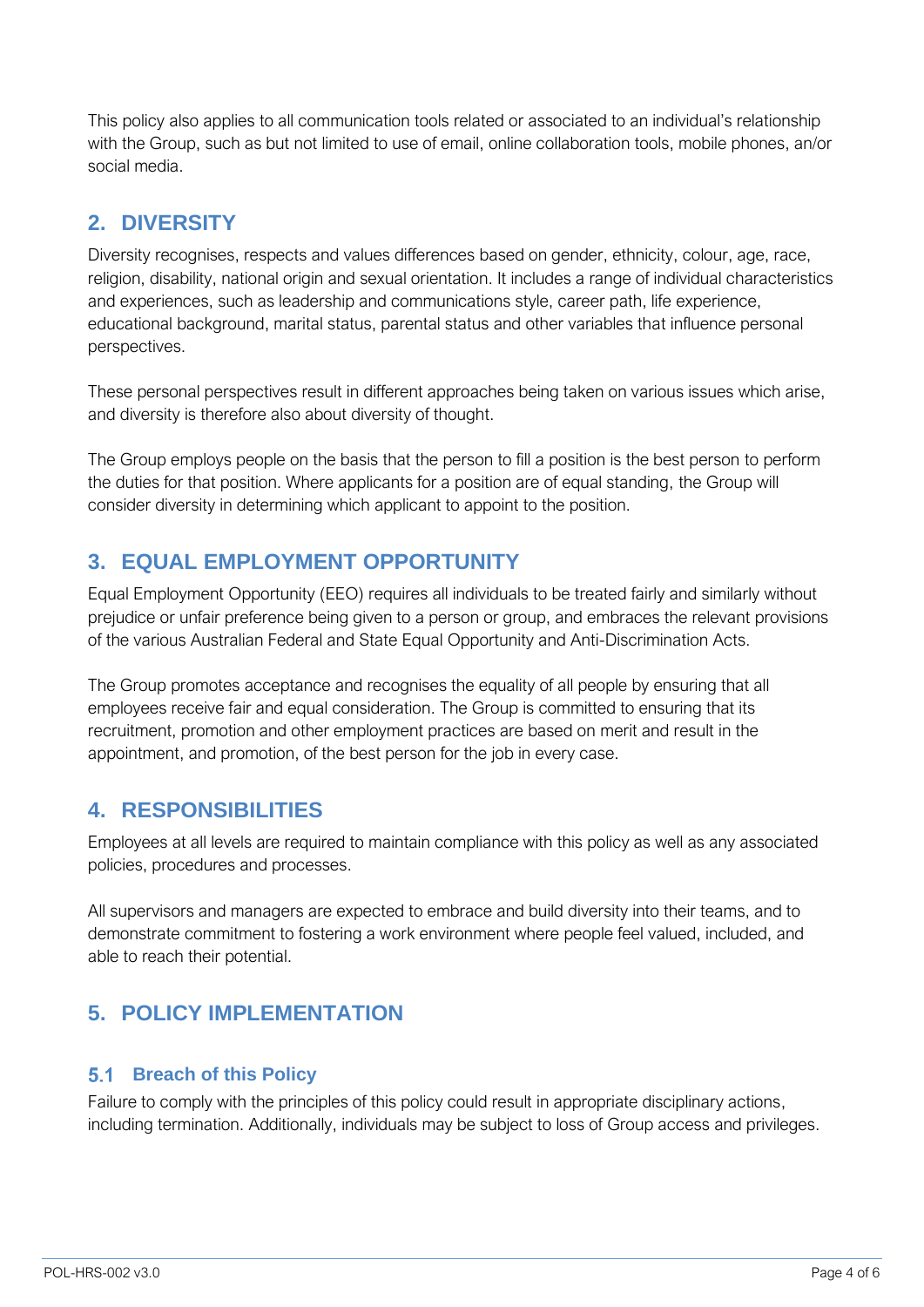### <span id="page-4-0"></span>**5.2 Policy Review**

The CEO will monitor the effectiveness and review the implementation of this policy, considering its suitability, adequacy and effectiveness. Any improvements identified will be made as soon as possible.

All employees are responsible for the success of this policy and should ensure they use it to disclose any suspected wrongdoing.

Employees are invited to comment on this policy and suggest ways in which it might be improved. Comments, suggestions and queries should be addressed to the Company Secretary.

This policy will be reviewed annually by 20 December.

#### <span id="page-4-1"></span>**5.3 Dissemination of Policy**

A copy of this policy will be provided to each employee upon commencement of employment and additional copies will be made available upon request.

### <span id="page-4-2"></span>**5.4 Related Documents**

#### <span id="page-4-3"></span>**5.4.1 Legislation**

- (i) Age Discrimination Act 2004 (Cth)
- (ii) Australian Human Rights Commission Act 1986 (Cth)
- (iii) Disability Discrimination Act 1992 (Cth)
- (iv) Disability Services Act 1993 (WA)
- (v) Equal Opportunity Act 1984 (WA)
- (vi) Occupational Safety and Health Act 1984 (WA)
- (vii) Racial Discrimination Act 1975 (Cth)
- (viii) Sex Discrimination Act 1984 (Cth)
- (ix) Gender Reassignment Act 2000 (WA)
- (x) Workplace Gender Equality Act 2012 (Cth)
- (xi) Racial Hatred Act 1995 (Cth)
- (xii) Fair Work Act 2009 (Cth)

#### <span id="page-4-4"></span>**5.4.2 Related Policies**

- (i) POL-HRS-005 Code of Conduct Policy
- (ii) POL-HRS-004 Grievances and Disputes Policy
- (iii) POL-HRS-003 Workplace Bullying and Harassment Policy

Jamie Cullen Group CEO 14 September 2021